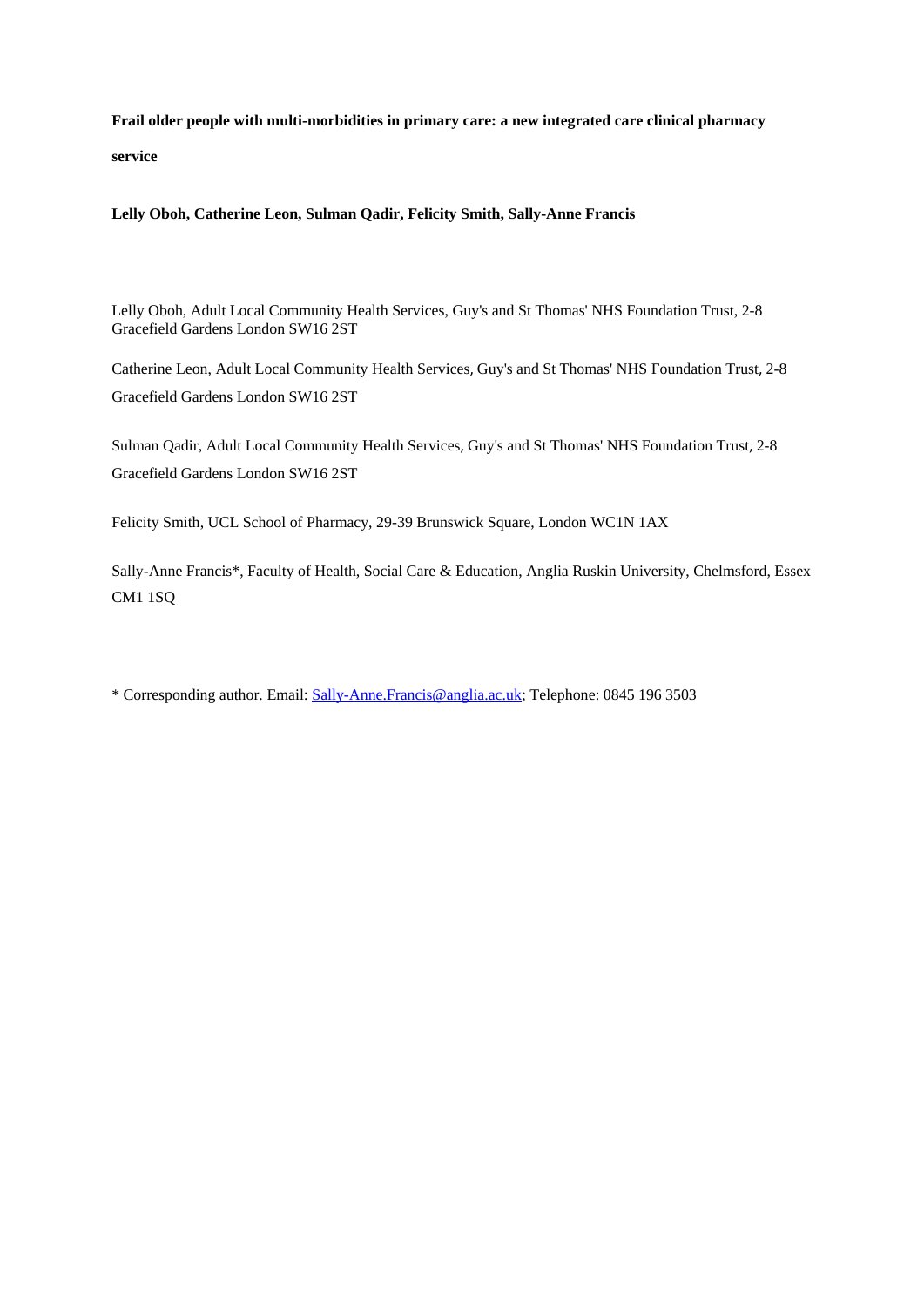## **Abstract**

*Background*: Older people confined to their own homes due to frailty, multiple long-term conditions and/or complex needs, are known to be at risk of medicines-related problems. Whilst a health and social care team approach to supporting these patients is advocated, there is limited evidence regarding how pharmacists can best contribute.

*Objective*: To describe a new specialist pharmacy service (called the integrated care clinical pharmacist) in terms of how it works, what it achieves and its policy implications.

*Setting:* Patients' own homes in Lambeth, London, UK.

*Method:* Community matrons identified patients who were experiencing medicines-related problems. These were referred to the integrated care clinical pharmacist who undertook a full medication review and recorded activities, which were independently analysed anonymously.

*Main Outcome Measure*: Medicines-related problems and the associated interventions.

*Result:* 143 patients were referred to the service over a 15-month period. A total of 376 medicines-related problems were identified: 28 (7%) supply issues, 107 (29%) compliance issues, 241 (64%) clinical issues. A diverse range of interventions were instigated by the pharmacist, requiring the coordination of community pharmacists, primary and secondary health and social care professionals.

#### *Conclusion*:

This project demonstrated that including an integrated care clinical pharmacy service as part of the health and social care team that visits frail, older people in their own homes has benefits. The service operated as part of a wider inter-professional community team. The service also supported current health policy priorities in medicines optimization by identifying and addressing a wide range of medicines-related problems for this vulnerable patient group.

## Keywords

Multi-morbidities, frailty, older people, integrated care, pharmacy, medicines optimization, United Kingdom

## Impact of findings on practice:

 This project described a potential model for pharmacy services which reflects current UK policy priorities.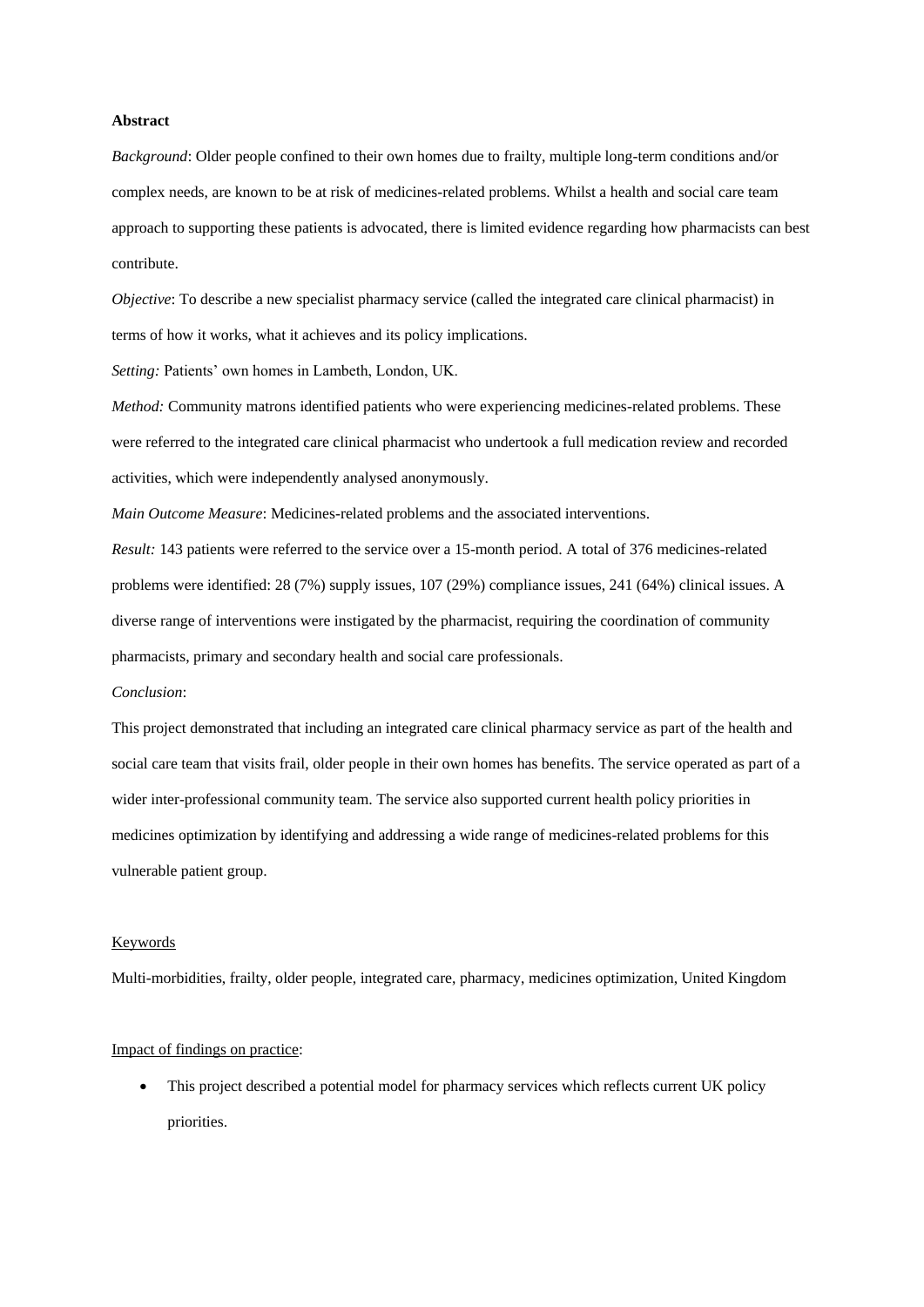- It attempts to address the medicines optimization agenda, focussing on a frail, vulnerable population at high risk of medicines-related problems and their potential consequences.
- It is an example of integrating specialised clinical pharmacy services with wider health and social care agencies in the community.
- It promotes enhanced involvement of community pharmacists in the UK, by encouraging collaboration with a specialist pharmacy service - the integrated care clinical pharmacist - when, and if, needed.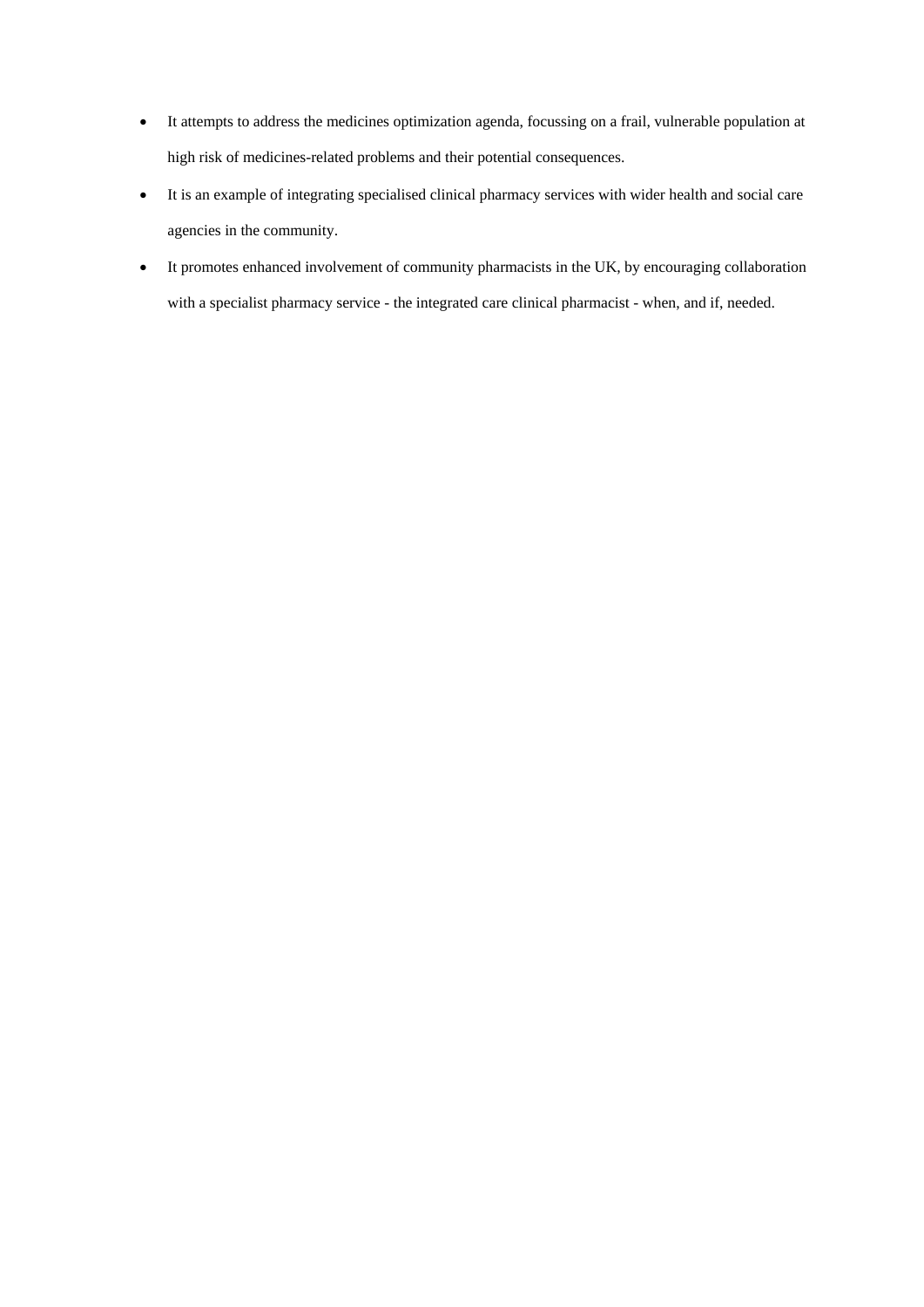#### **Introduction**

Older people living independently with multiple long-term conditions, complex needs and taking many medicines, frequently experience medicines-related problems (MRPs) [1, 2]. Wide-ranging problems have been described, including adverse drug reactions, non-adherence and treatment failures, which are important contributors to hospital admissions [3, 4] as well as compromising treatment outcomes and quality of life [5, 6].

As our population ages, and pressures on health care resources increase, it is to be expected that more people will need to be cared for in their own homes. Examining the ways in which healthcare is delivered can reveal opportunities to develop services so to enhance patient safety [7]. For example, in Australia, a governmentfunded service model (the Home Medicines Review) has demonstrated the benefits of pharmacist-led medicines review with people in their own homes following referral from the general practitioner [8, 9]. In the UK, despite wide documentation on the sub-optimal use of medicines by patients at home, routine service provision does not provide a framework to meet the pharmaceutical needs of these patients. Pharmacist-led medicines use reviews, which operate in many countries and settings, often do not extend to patients who are housebound in the UK.

A number of interventions to respond to the MRPs experienced by older people has been investigated, however, there is limited evidence of clinical impact [10]. There is no consensus on how service models can be improved, nor on the selection of sensitive outcome measures to document their impact. Few interventions have described sustained support to patients with complex needs in their own homes. Whilst optimal service models are unclear, a multidisciplinary approach that includes pharmacist involvement has been identified as more effective than other models in detecting MRPs [11].

# Establishment of a community-based integrated care clinical pharmacy service

Lambeth Primary Care Services recruited community matrons (CM) to offer 6-week case management to vulnerable patients. Case management is where a named coordinator, such as a CM, manages an active list of about 50 patients who are most at risk of unplanned/emergency services and synchronises a personalised care plan. A small pilot of 19 patients (unpublished report) explored the impact of integrating clinical pharmacy services for those case managed patients with complex medicines-related needs. Evaluation of this pilot showed that this enhanced model of case management was positively received by staff and there were benefits to patient care. Consequently, a new service model of pharmaceutical care for frail, older patients with complex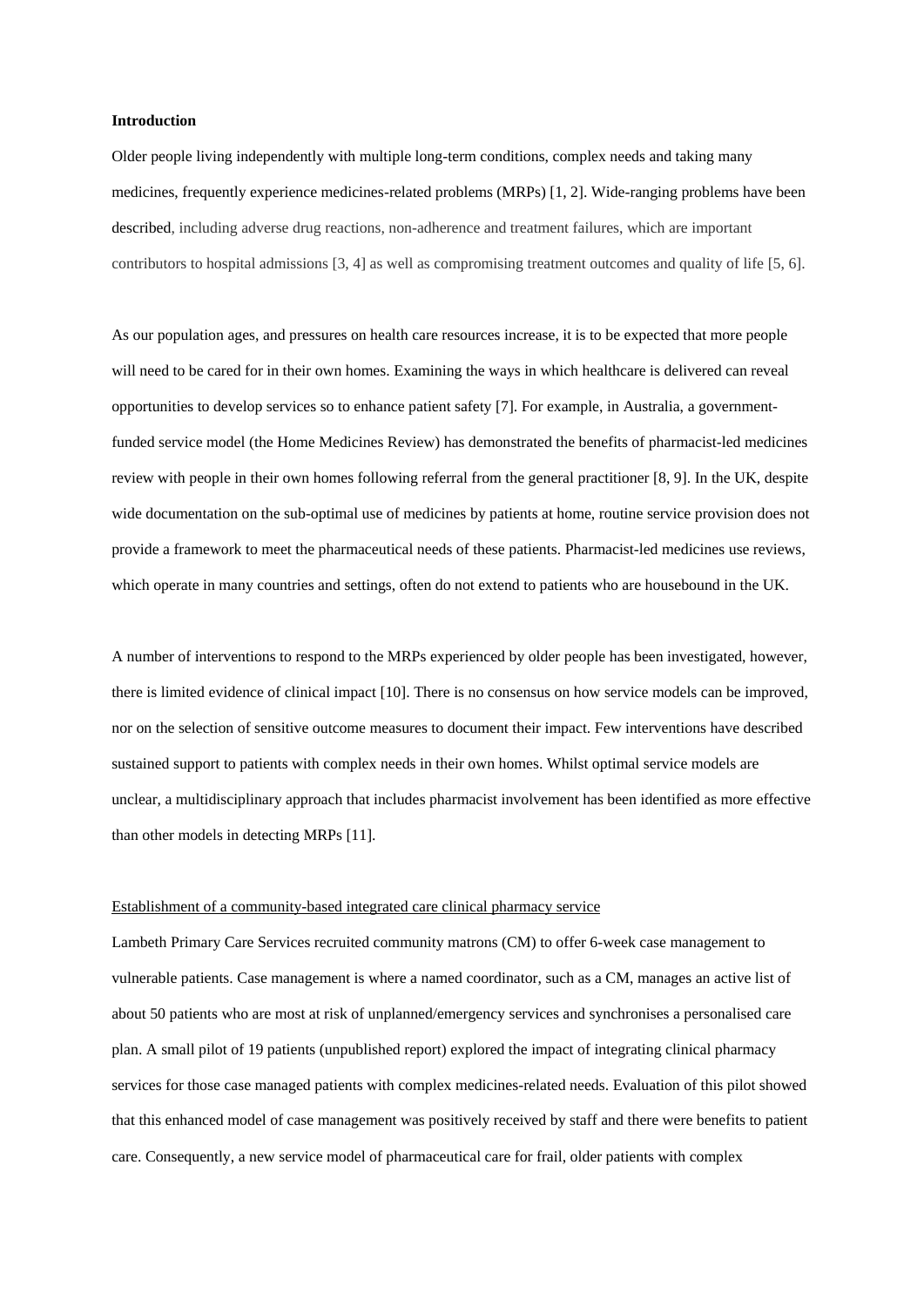medicines-related needs living in their own homes was initially funded for two years. CMs identified and referred those patients from their active caseload who were experiencing actual medicines-related problems or those who had other challenges affecting medicine-taking, to an integrated care clinical pharmacist (ICCP). There were no exclusion criteria. These patients were then visited at home by the ICCP and an in-depth, medicines assessment was conducted examining problems regarding obtaining, or use of, medicines by patients, and concerns regarding clinical appropriateness. The ICCP then devised and implemented a personalised pharmaceutical care plan to address these problems and achieve medicines optimization.

# **Aim**

The purpose of this service evaluation was to describe the new integrated care clinical pharmacy service and to provide information regarding the medicines-related support provided to frail and complex patients with multiple long-term conditions, living in their own homes. This paper reports on the how the service worked and what it achieved, in terms of the MRPs identified and the subsequent interventions made by the ICCP.

# **Ethics approval**

This project was a retrospective description of a new service in which anonymised data gathered as part of service provision were evaluated. In accordance with guidance set by the UK Health Research Authority, NHS ethical approval was not required.

## **Method**

Systematic anonymised data were recorded regarding full operation of the service in its first fifteen months. A data collection form was designed to record MRPs experienced by patients in terms of supplies, administration, barriers to compliance/adherence and clinical issues. For all MRPs identified by the ICCP, details of interventions were also recorded.

#### Data analysis

Data processing and analysis were undertaken by independent researchers who were not involved in service provision. All data collected were coded and descriptive analytical procedures were employed to report the details of referrals, characteristics of patients, the prevalence and range of problems regarding obtaining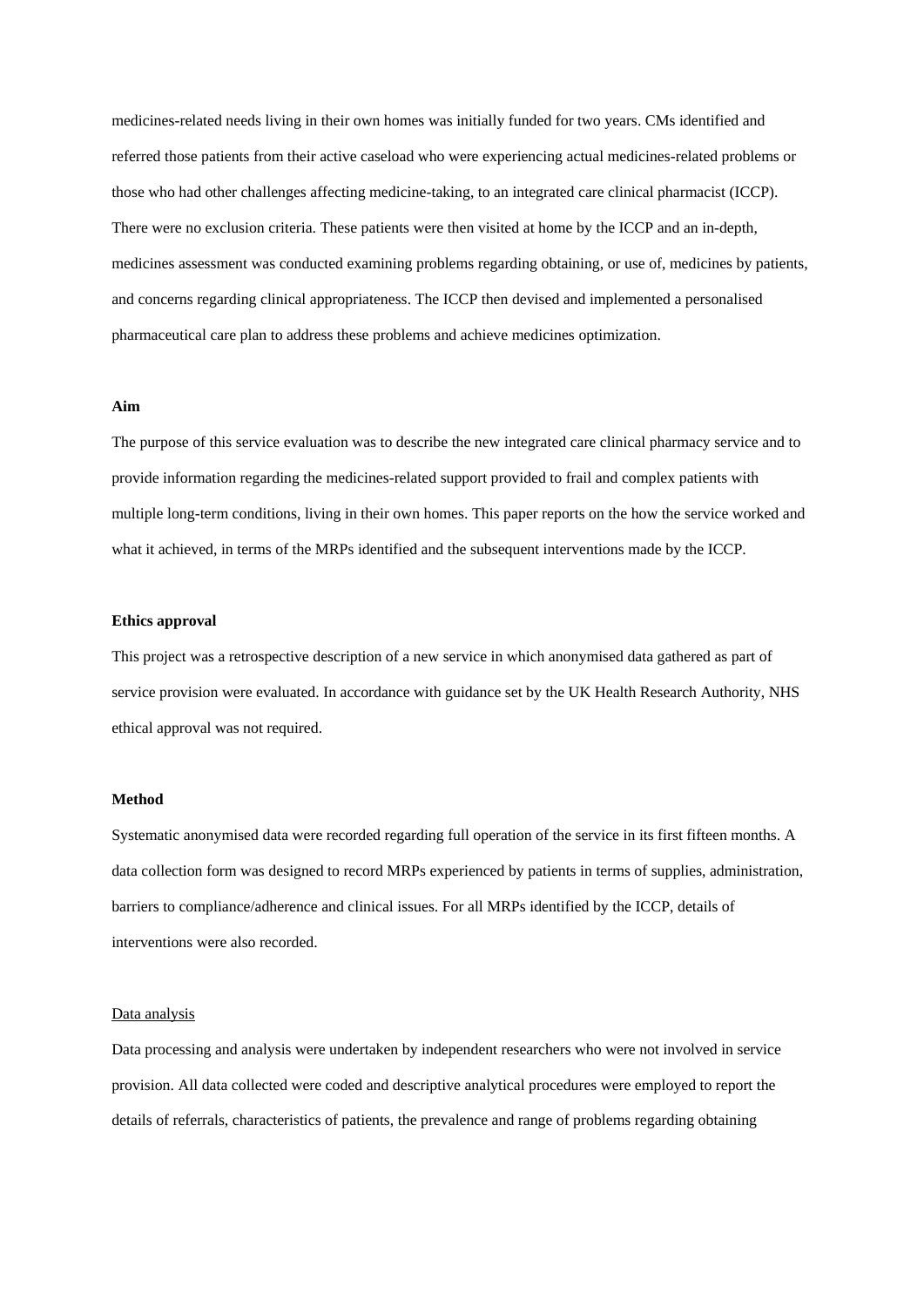medicines, problems in their administration, barriers to compliance/adherence and clinical concerns regarding safety and appropriateness of therapy.

## **Results**

#### Reasons for referral and characteristics of patients

In-depth medicines assessments were conducted with 143 patients, of whom 87 were female (61%). The patients' mean age was 78 years (range: 37-100); 96(67%) were over 75 years, 37(26%) over 85 years. The mean number of conditions per patient was 9 (range: 3-26; n=139) (see Table 1).

# Table 1 here

Most often, patients were referred because of their advanced age, multiple long-term conditions, being prescribed multiple medicines with a high number of daily doses, recent addition of new medicines, adherence problems, problems associated with use of complex devices, taking a number of high risk drugs (such as warfarin, insulin) and a history of falls. Personal situations such as poor eyesight or being blind, suffering hearing loss, having confusion, memory loss or dementia, being housebound or having poor mobility and unable to read or write English were also identified as factors leading to a referral to the ICCP.

### Current medication

The number of medicines recorded per patient  $(n=115)$  ranged from 5-26, with a mean number of 14. This included 68(59%) patients who were prescribed one or more medicines that have been linked with a high risk of admission to hospital [4]: warfarin, non-steroidal anti-inflammatory drugs, diuretics, antipsychotics, insulin or tricyclic antidepressants. 87(76%) patients were prescribed at least one medicine that is listed on the Anticholinergic Burden (ACB) scale [12]; 83(72%) patients were taking at least one analgesic medicine, including those for neuropathic pain; 68(59%) patients were prescribed an inhalation device. 52(45%) patients were reported as having a medication allergy.

# Medicines-related problems (MRPs) identified by the ICCP

The ICCP identified a total of 376 MRPs: 28(7%) supply issues, 107(29%) compliance issues and 241(64%) clinical issues, which informed the personalised pharmaceutical care plans.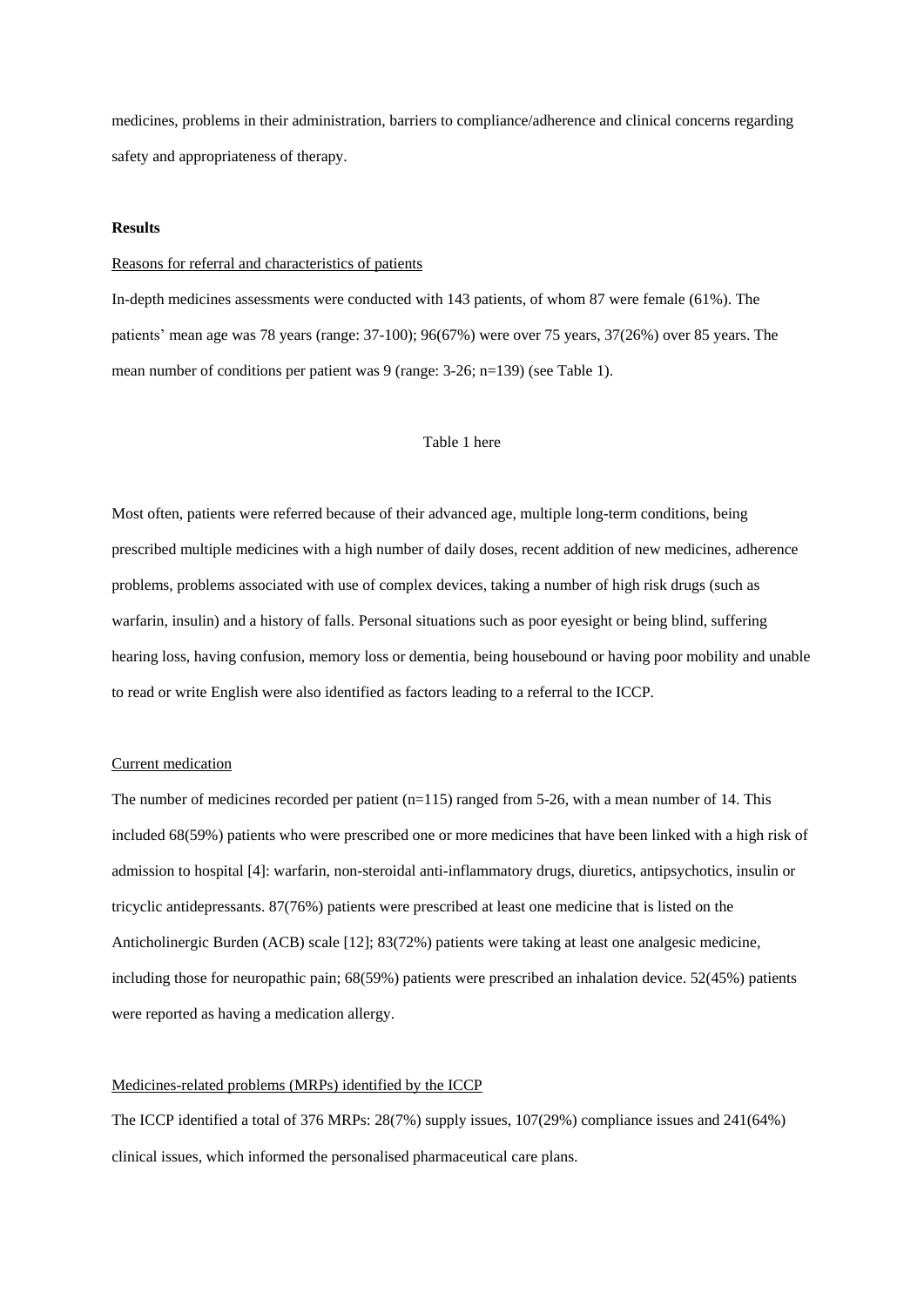#### *Supply issues*

Problems that could impact on patients obtaining their medicines are reported in table 2.

# Table 2 here

The most commonly reported factors were being unable to order repeat prescriptions without assistance, being unable to leave the house unaided and those without regular appointments with the GP or district nurse. For 115/139 (83%) patients, the pharmacy collected repeat prescriptions from the doctor's surgery and took them to the pharmacy to be dispensed. In 90(65%) cases, the pharmacy staff then delivered the medication to the patient's own home. For patients who were housebound, had poor eye-sight, were at risk of falls or were dependent on a wheelchair, these services were essential to ensure safe and continuous supplies of medicines. However, difficulties did arise in ensuring timely supplies, especially if medicines were prescribed at different times or in different amounts, when attendance at the doctor's surgery was required prior to prescription issue (e.g. acenocoumarol, repaglinide) and when over-the-counter (OTC) medicines needed to be bought.

Supply problems included running out of current medicines, receiving a medicine that had been stopped, incorrect doses of current medicines in monitored dosage system (MDS) trays, not receiving a supply of an unlicensed medicine and a lack of supplies of products in the community that had been started at the hospital. Patients' preferences were also not being met with regards to easy opening packaging and dosage forms, which could hinder their ability to take medicines. Other patients relied on a carer to assist with medicines supplies, which led to missed doses when the carer was unavailable. Additionally, Medicine Administration Record (MAR) charts (upon which carers may depend) were not always up-to-date.

# *Compliance issues*

101/142 (71%) patients reported administering their own medicines, whilst others named those that helped them: 27(19%) patients received help from family/friends, 20(14%) from formal (paid) carers, 6(4%) patients named the district nurse and 1(<1%) patient named their pharmacy.

According to their own medication profile, the ICCP assessed each patient's ability to self-administer. Table 2 shows that most often problems were due to an inability to break/cut tablets in half, to instill ear/eye/nasal drops, and to read labels on medication containers correctly. Specific observations recorded by the ICCP included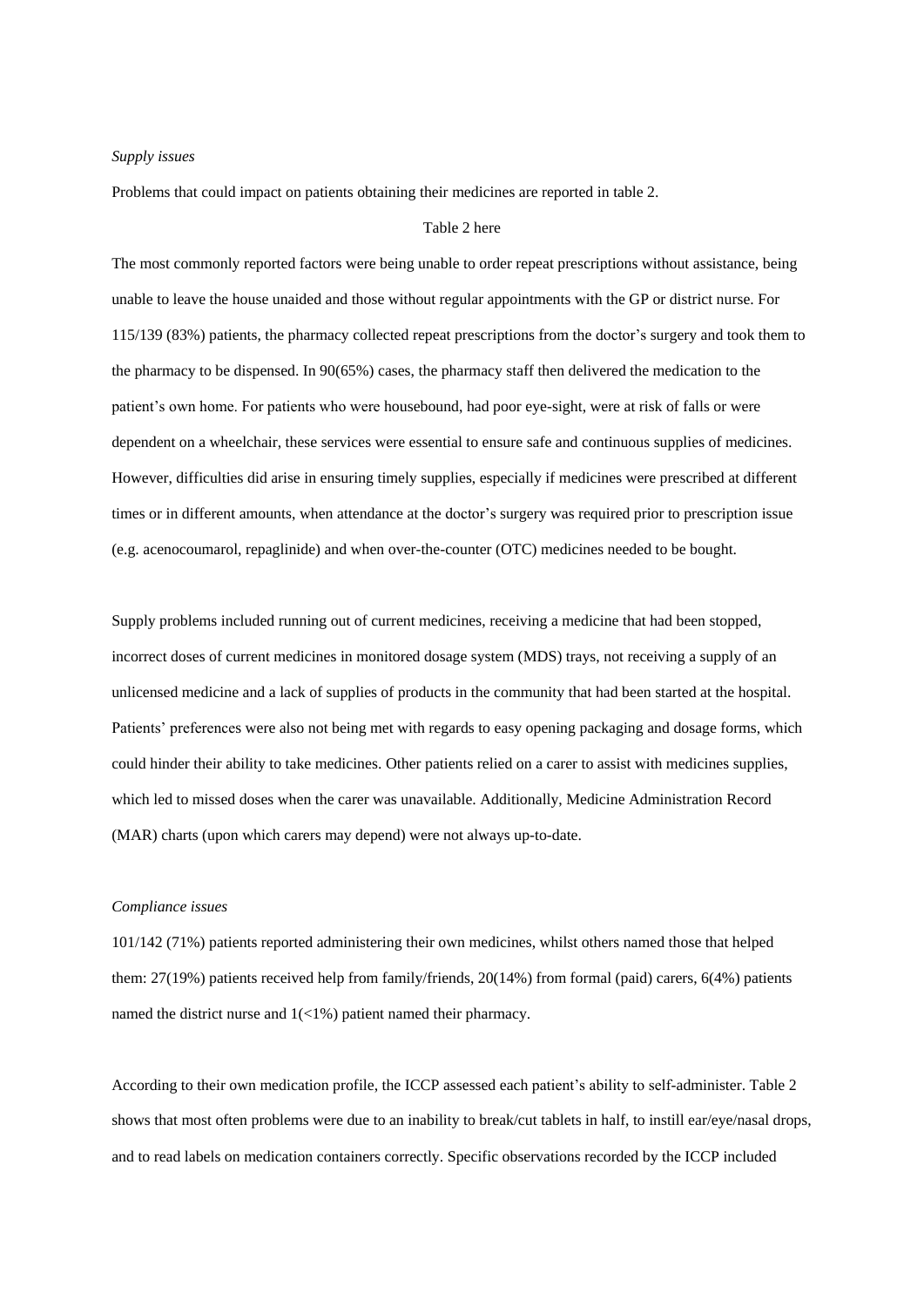incorrect dosage of insulin being drawn up, incorrect medicines in a self-filled dosette box, poor inhaler techniques, and having difficulty swallowing tablets. Patients had further problems with opening/closing packaging. Mobility, dexterity or cognitive problems were also documented. For example, mobility was a problem for 92/110 (84%) patients who were unsteady on their feet, slow to move or bed/chair bound.

Over half of patients (61/109; 56%) had some sight problems which led to losing medicines that were dropped on the floor, difficulty in seeing an insulin dose, being unable to see labels on medicine bottles. 25(23%) patients had speech difficulties and 16(15%) had poor hearing. 44(42%) patients had problems with memory and 50(38%) reported that they often needed to be reminded to take their medication. 29(27%) patients had difficulties with reading or writing or understanding medication instructions. 27(25%) patients needed assistance to take their medicines or did not take them at all.

The majority of patients (103; 75%) reported currently using a multi-compartment container to aid compliance. Of these, 35(34%) required further assistance. 10(10%) reported confusion or forgetfulness and 6(6%) found the container difficult to operate. In 87(87%) cases, the pharmacy filled the compliance aid, but 9(9%) filled the aid themselves and 4(4%) named family members. Many problems were compounded by patients using large numbers of different medicines and formulations.

Patients' beliefs regarding the need for medicines and concerns about their medicines are recognised as important determinants of medication adherence [13]. When asked to report any concerns regarding the use of their medicines, 61(43%) patients reported one or more concerns. Most commonly, patients thought that they were taking too many medicines, others reported that they forgot to take their medicines and the third most common concern was difficulty in swallowing some tablets. Further concerns about the need for and/or adverse effects of their medicines caused patients to query taking them, and in some cases, stop taking them altogether without discussion with the prescriber.

## *Clinical issues*

Problems in obtaining medicines, administration or adherence could compromise clinical effectiveness. In addition to the problems described above, the ICCP identified a further 241 clinical problems in relation to 80 patients. For example, medicines were not always managing symptoms, were sometimes causing adverse effects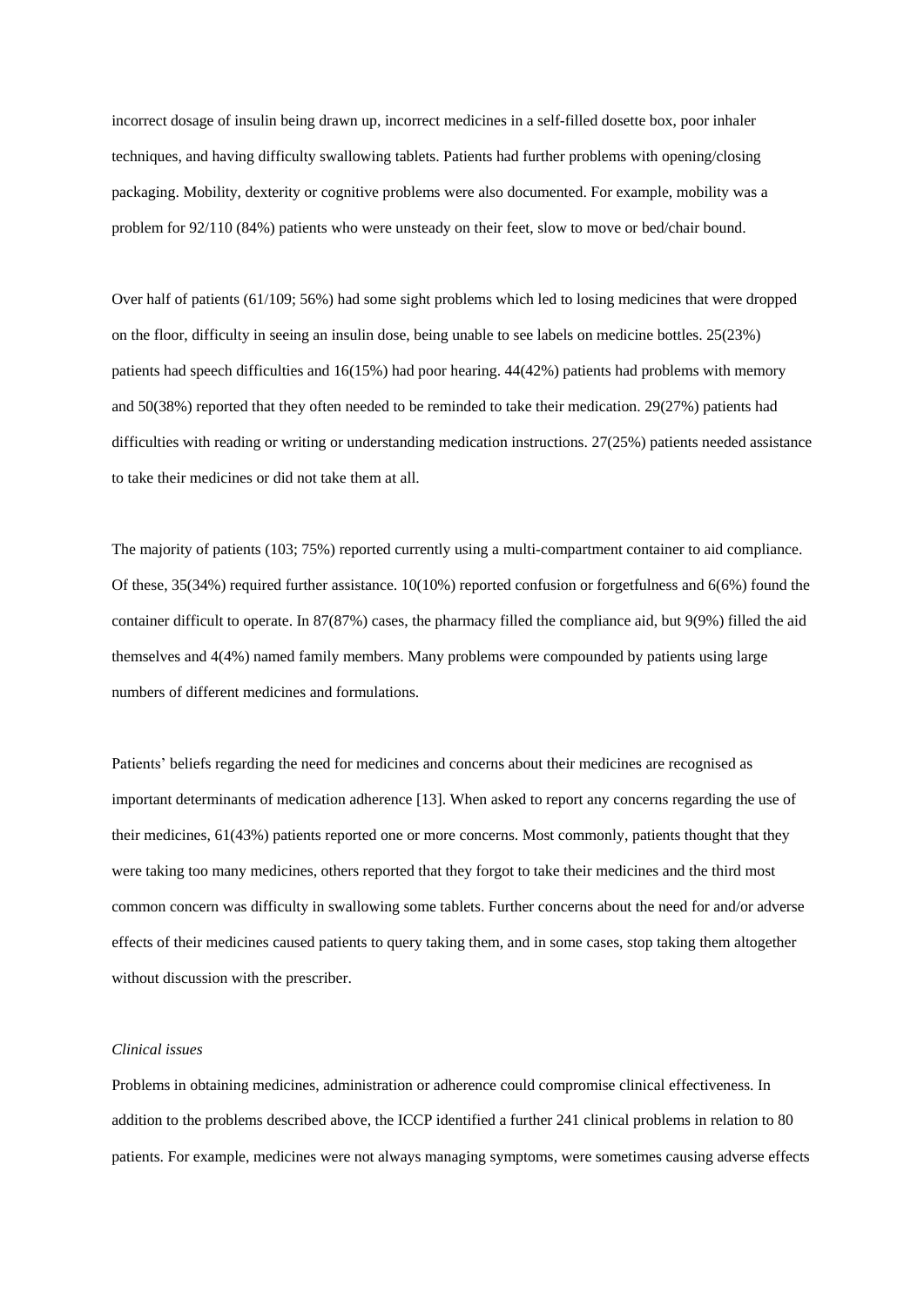or contributing to the risk of falls. Patients were either lacking, or did not understand how to use monitoring equipment, or equipment was broken (e.g. nebulizer). There were examples of sub-therapeutic doses being prescribed. The clinical need for some medicines was unclear. Other medicines were not being monitored, e.g. lithium or aminophylline. Prescribed medicines were not being adjusted in response to clinical data, e.g. poor renal function, abnormal thyroid function tests. For some patients, current needs such as mental health problems, leg dressing supplies, an autoinjector of epinephrine for nut allergy, request for smoking cessation therapy and incontinence were not being addressed.

There was evidence that recommendations made in hospital had not followed the patient to the community e.g. an appointment for the warfarin clinic, course of steroids not prescribed, clinic results to inform prescribing decisions. New medications started at hospital and revised discharge medication, were not being continued in the community. The ICCP had concerns regarding long term use of some medicines such as benzodiazepines and one medicine was being used outside its licensed use.

## Interventions to address the medicines-related problems (MRPs)

The ICCP implemented a diverse range of interventions to address the 376 MRPs identified (see Table 3).

# Table 3 here

The data presented in table 3 clearly indicates the intense liaison required with a wide range of health care providers (especially community pharmacists and general medical practitioners (GPs)) and carers in order to address the medication-related problems identified by the ICCP. Further interventions included complete medication review, therapeutic recommendations, clarification and provision of information and practical support for patients and carers.

#### *Further follow-up and return visits to patients*

For 63(44%) patients, the ICCP had to follow-up her first intervention with at least one other agency: a further 160 contacts. Most commonly this was with the GP (56; 35%), CM (36; 23%) and/or community pharmacist (32; 20%); others included social services and carers. The ICCP also conducted an additional 39 follow-up visits to the person's home to provide support such as training in the use of new devices, introduction of a monitored dosage system or to update MAR charts.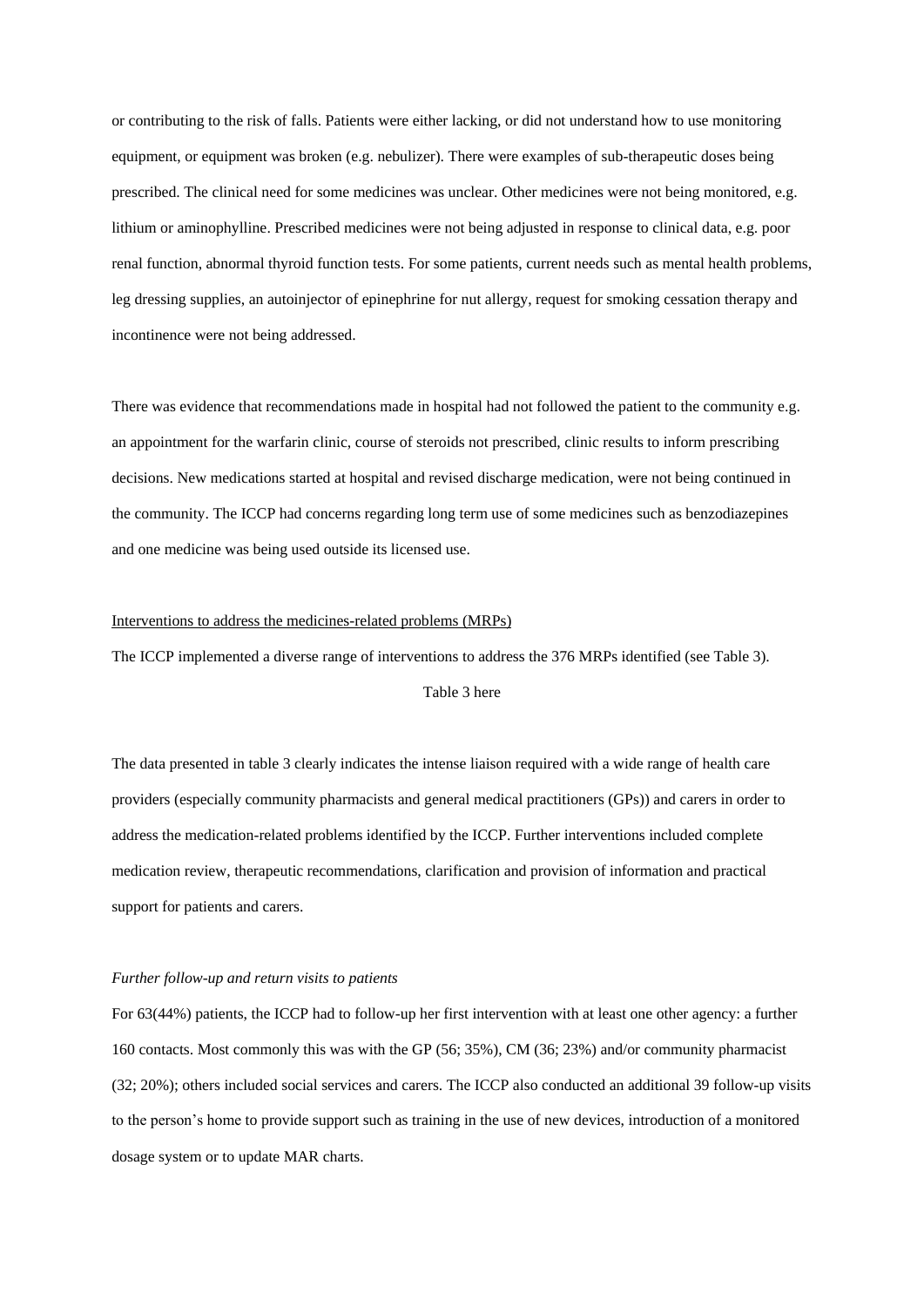#### **Discussion**

This paper describes a new service model of pharmaceutical care for frail, older patients with complex needs living in their own homes in the UK: the integrated care clinical pharmacist (ICCP). Patients were first identified by a community matron (CM) and referred to an integrated care clinical pharmacist (ICCP) for an indepth medication review. A personalized pharmaceutical care plan was jointly developed between the ICCP and patient, involving the coordination of a wider pharmacy and multidisciplinary team; a key role of the ICCP was to ensure implementation and sustained support for the pharmaceutical needs of the patient. On reviewing the medication of 143 patients, the ICCP identified a total of 376 MRPs: 28(7%) supply issues, 107(29%) compliance issues and 241(64%) clinical issues. These data provide an insight into the range of interventions that are required to address the pharmaceutical care needs of this vulnerable patient group. The interventions also offered continuity of pharmaceutical care across different health issues and accountability in terms of ensuring medication-related problems were addressed across different health settings. As other studies have shown, this project confirmed challenging personal circumstances and a high prevalence of MRPs in this population of frail older people living in their own home with complex needs [1, 14].

In this model, the ICCP was supported by a consultant pharmacist (with specialist knowledge and skills in the care of older people) and referred to a multidisciplinary network of community pharmacists, nurses, clinicians, and specialist health and social care practitioners. The complex nature of this patient group required the ICCP to have the skill set and knowledge to respond to the issues identified, and the ability to access expert advice and support. Presently community pharmacists in the UK are not routinely involved in supporting housebound patients with complex needs in the use of medicines, and their practice can be limited by having little opportunity to leave their premises. However, it is believed that community pharmacists' knowledge and skills are underutilized. This project is an example of how community pharmacists may be able to support the care of a vulnerable population with significant pharmaceutical care needs by having a referral pathway to the ICCP, thereby accessing a specialist clinical pharmacist that can visit people at home when, and if, needed. Initially, a grant obtained from the Guys and St Thomas' Charity supported the development of the ICCP service and its evaluation. However, the ICCP position is now fully funded by the Clinical Commissioning Group for the local area, and continues to be an ongoing clinical service.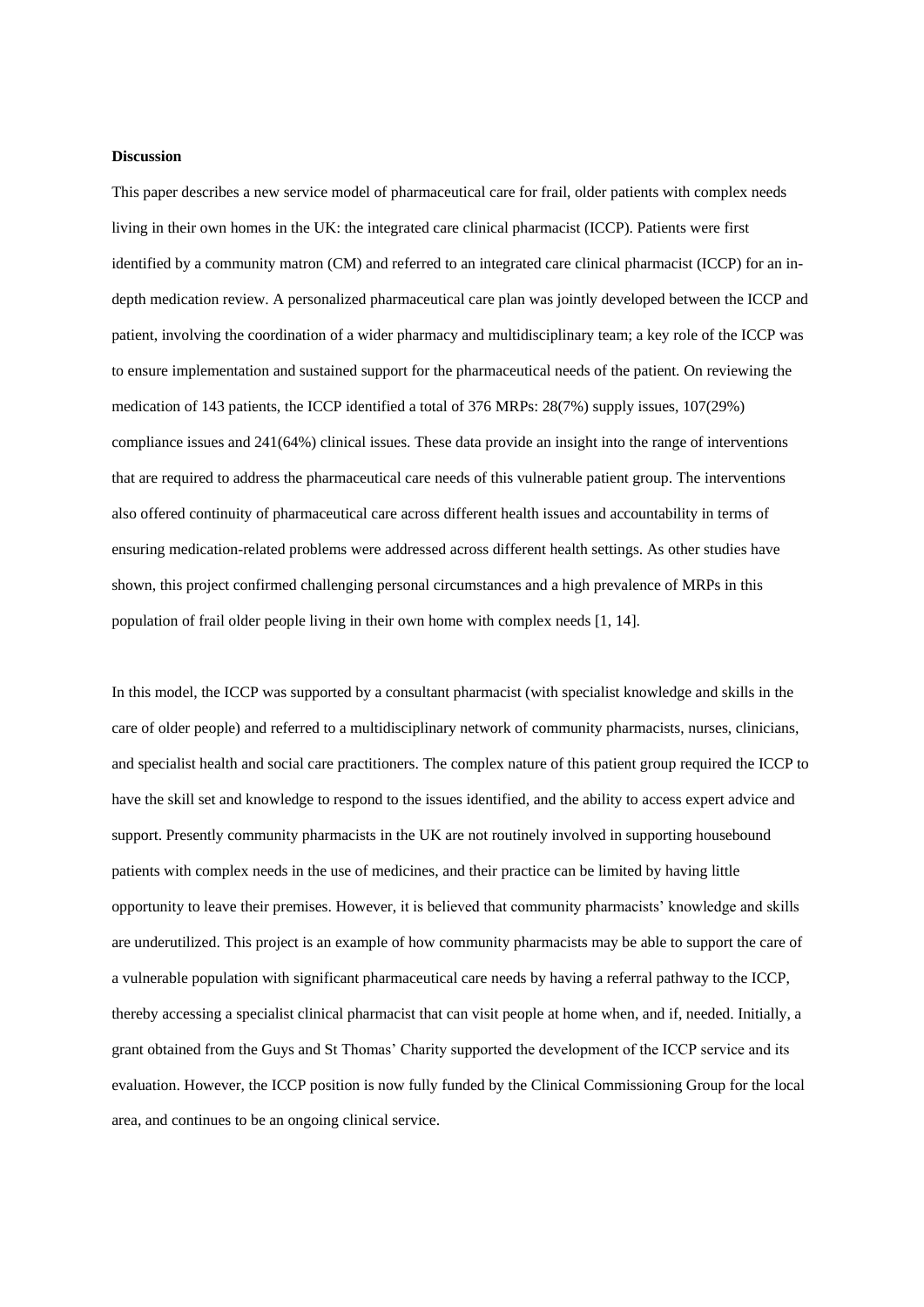Future development of this service would include wider involvement of current community pharmacy services. Once the initial needs have been resolved by the ICCP, a long-term plan for medicines optimization could be transferred to a local community pharmacist, with the opportunity for continued support from an ICCP. If adopted more widely as a service model, a full evaluation in terms organisation, delivery, integration and impact would be required. However, it has the potential to address many policy priorities in the context of current UK NHS provision including: advancing local capacity and sustainability for medicines optimization and safety in frail older people [15], building clinical community pharmacy teams [16], developing innovative models of care involving health care teams [17], and contributing to the local South-Lambeth Integrated Care Model [18] for personalized care, improved independence, multi-disciplinary care coordination. Further successful examples of integrated community care models have been reported [19, 20] collectively providing a growing body of evidence supporting the development of integrated care clinical pharmacy services for frail older people with multi-morbidities in primary care.

A limitation of this project is that it was not set up as a research study but, its description and independent evaluation highlights the potential value in this model of pharmaceutical care. Referral to the service relied upon identification of medicines-related needs as identified by the CMs and so only those older people receiving services by CMs had access to this enhanced pharmaceutical intervention. This may also be perceived as a strength of the project as it provides a mechanism by which the service may be targeted to those people with the most significant health needs. The service was delivered by one ICCP, with many interventions enacted following liaison with community pharmacists. This demonstrates the scope of specialist and community pharmacy practice required to plan and develop this and alternative service models. Clear paths of communication such as shared care records would enable robust patient care. Given that only one pharmacist was involved in the ICCP service provision, there has to be caution in terms of generalizability, as replicating the specialist service would require assurances that any future ICCP has the appropriate knowledge and skills for its delivery. However, the evidence suggests that the model could work more widely.

## **Conclusion**

Including an integrated care clinical pharmacist as part of a wider inter-professional community team, who visits frail older people at home, showed benefits. Through this service, a wide-range of medicines-related problems were identified and addressed for this patient group with complex pharmaceutical needs. This project also led to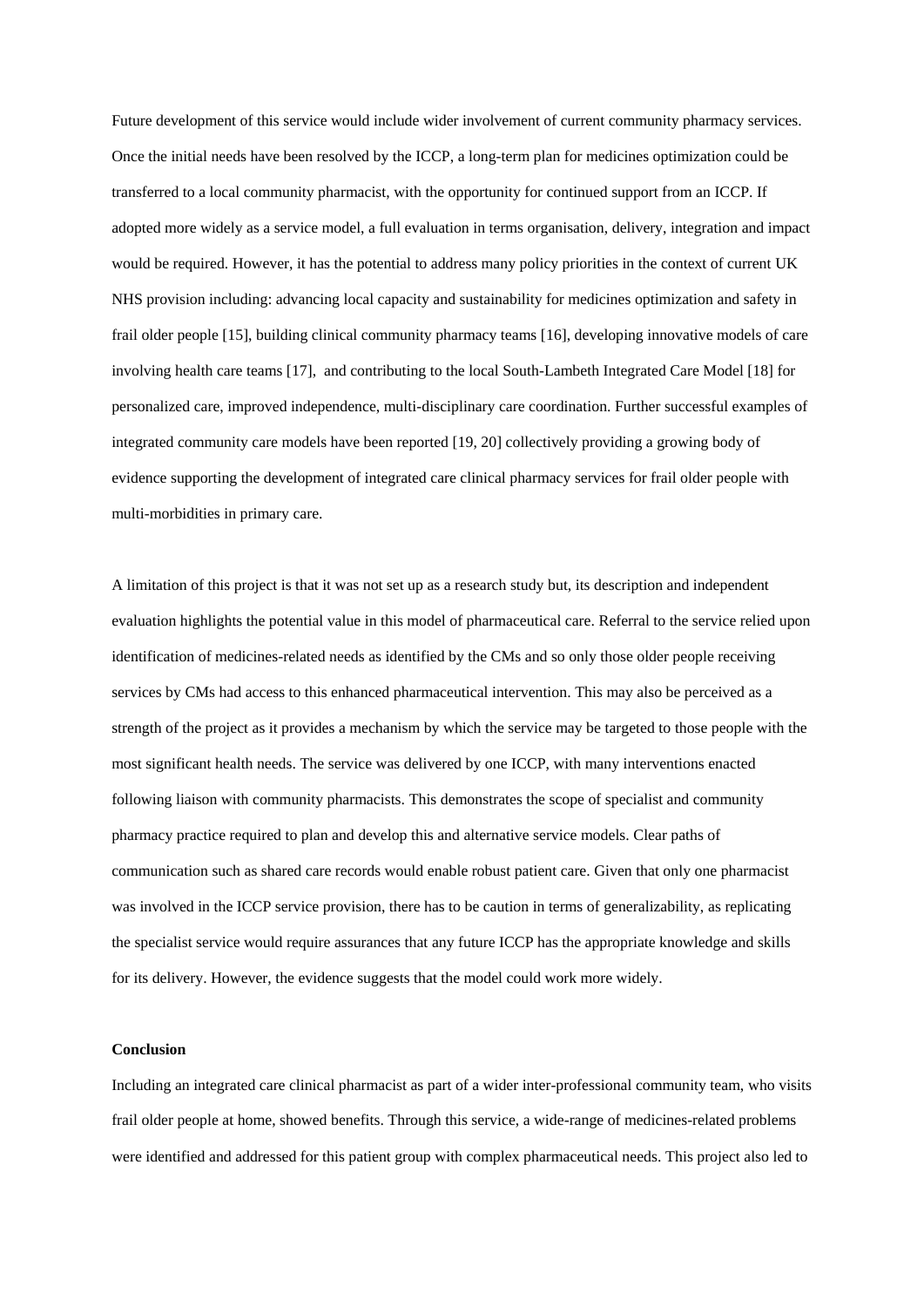a proposed model for enhanced involvement of community pharmacists in the UK: where community pharmacists collaborate with a specialist pharmacy service that assesses vulnerable people in their own homes and collectively devise and deliver a personalised pharmaceutical care plan.

**Acknowledgements:** We would like to thank the community matrons who referred patients to this new service and the patients who participated. Guy's and St. Thomas' Charity provided 2-year funding for the new service delivery approach, its evaluation and to explore the wider role of community pharmacy (Award Number: GT10040). The funding body did not contribute to the design of the evaluation and data collection, analysis or interpretation of data and did not contribute to the writing of the manuscript.

**Authors' contributions:** LO designed and was awarded funding for the new service and its evaluation. CL was the initial ICCP, followed by SQ and were responsible for delivery of the new service and collection of anonymized data. SAF and FS were commissioned to undertake an independent evaluation of the service. SAF and FS planned and executed the evaluation and prepared this manuscript. All authors are responsible for the interpretation and critical revision of the final manuscript. The datasets analyzed during this project are available from the corresponding author on reasonable request.

**Conflicts of interest:** LO, CL and SQ were involved in service design, delivery and data capture. Whilst listed as authors, they were not involved in the plan and execution of the evaluation or preparation of the final report, from which this manuscript was prepared. This was undertaken independently by SAF and FS.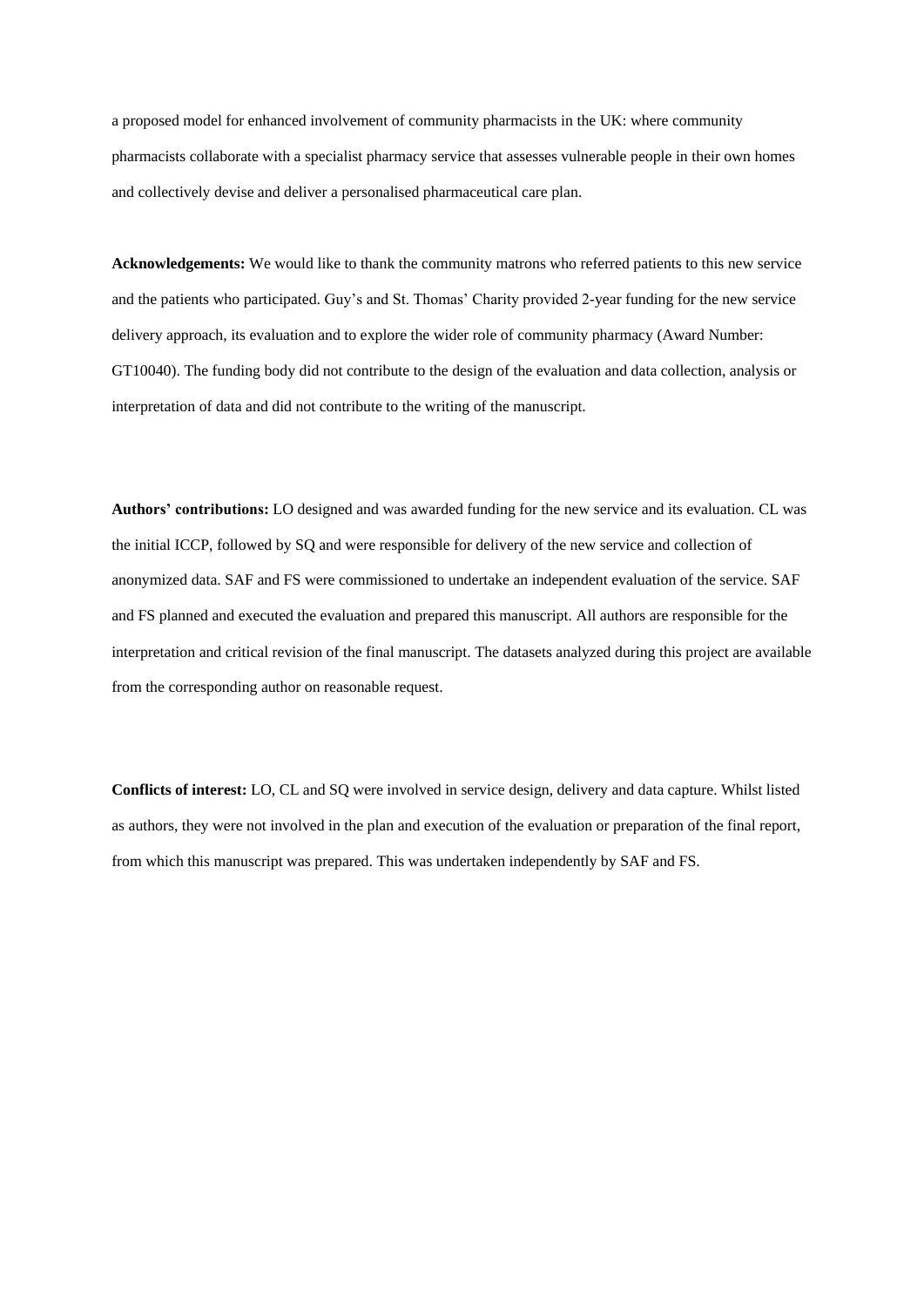## **References**

- 1. Gordon K, Smith FJ, Dhillon S. Effective chronic disease management: patients' perspectives of medication-related problems. Patient Educ Couns 2007;65:407-415.
- 2. Notenboom K, Beers E, van Reit-Nales DA, Egberts TCGE, Leufkens HGM, Jansen PAF et al. Practical problems with medication use that older people experience: a qualitative study. J Am Geriatr Soc 2014;62:2339-2344.
- 3. Pirmohamid M , [James S,](http://www.ncbi.nlm.nih.gov/pubmed/?term=James%20S%5BAuthor%5D&cauthor=true&cauthor_uid=15231615) [Meakin S,](http://www.ncbi.nlm.nih.gov/pubmed/?term=Meakin%20S%5BAuthor%5D&cauthor=true&cauthor_uid=15231615) [Green C,](http://www.ncbi.nlm.nih.gov/pubmed/?term=Green%20C%5BAuthor%5D&cauthor=true&cauthor_uid=15231615) [Scott AK,](http://www.ncbi.nlm.nih.gov/pubmed/?term=Scott%20AK%5BAuthor%5D&cauthor=true&cauthor_uid=15231615) [Walley TJ](http://www.ncbi.nlm.nih.gov/pubmed/?term=Walley%20TJ%5BAuthor%5D&cauthor=true&cauthor_uid=15231615) et al. Adverse drug admissions as a cause of admission to hospital: prospective analysis of 18,820 patients. BMJ 2004;329:15-17.
- 4. Howard RL, Avery S, Slavenburg S, Royal S, Pipe G, Lucassen P et al. Which drugs cause preventable admission to hospital? A systematic review. Brit J Clin Pharmacol 2006;63:136-147.
- 5. DiMatteo R, Giordani P, Lepper H, Croghan T. Patient adherence and medical treatment outcomes: a meta-analysis. Med Care 2002;40:794-811.
- 6. NHS Cumbria. STOPP/START toolkit supporting Medication Review. 2013. [http://www.cumbria.nhs.uk/ProfessionalZone/MedicinesManagement/Guidelines/StopstartToolkit2011](http://www.cumbria.nhs.uk/ProfessionalZone/MedicinesManagement/Guidelines/StopstartToolkit2011.pdf) [.pdf.](http://www.cumbria.nhs.uk/ProfessionalZone/MedicinesManagement/Guidelines/StopstartToolkit2011.pdf) Accessed 19 February 2017.
- 7. Rogers S, Martin G, Rai G. Medicines management support to older people: understanding the context of systems failure. BMJ Open 2014;4:e005302.
- 8. Dhillon AK, Hattingh HL, Stafford A, Hoti K. General practitioners' perceptions on home medicines reviews: a qualitative analysis. BMC Family Practice 2015, 16:16.
- 9. Chen TF. Pharmacist-led Home Medicines Review and Residential Medication Review: The Australian Model. Drugs Aging 2016, 33:199.
- 10. Cooper JA, Cadogan CA, Patterson SM, Kerse N, Bradley MC, Ryan C et al. Interventions to improve the appropriate use of polypharmacy in older people: A Cochrane systematic review. BMJ Open 2015;5:e009235.
- 11. Elliot RA, Martinac G, Campbell S, Thorn J, Woodward MC. Pharmacist-led medication review to identify medication-related problems in older people referred to an aged care assessment team: a randomized comparative study. Drugs Aging 2012;29:593-605.
- 12. Boustani M, Campbell N, Munger S, Maidment I, Fox C. Impact of anticholinergics on the aging brain: a review and practical application Aging Health 2008;4:311-320.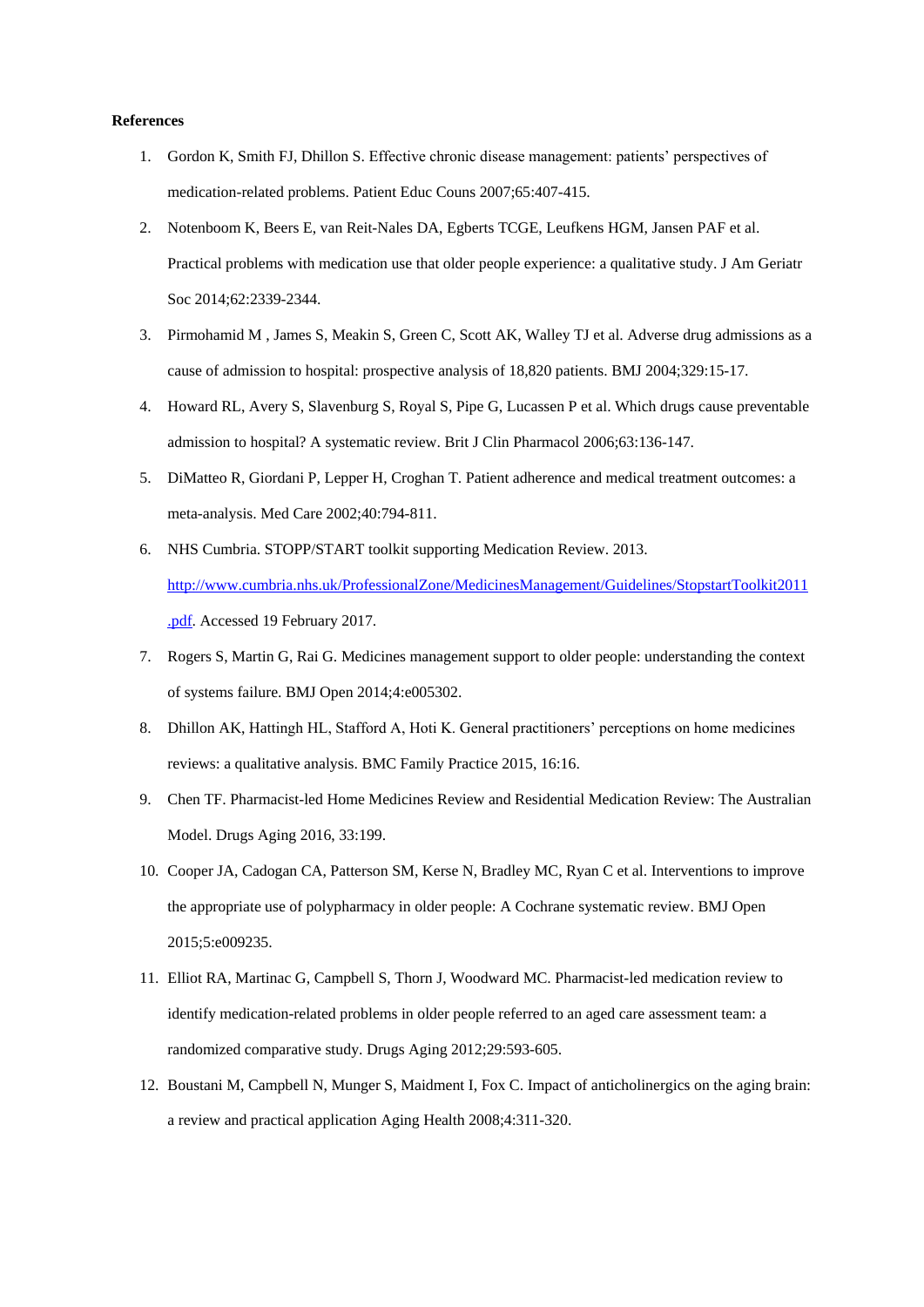- 13. World Health Organisation. Adherence to long term therapies: evidence for action. 2003. [http://www.who.int/chp/knowledge/publications/adherence\\_full\\_report.pdf.](http://www.who.int/chp/knowledge/publications/adherence_full_report.pdf) Accessed 22 September 2016.
- 14. Duerden M, Avery T, Payne R. Polypharmacy and medicines optimization. London, The King's Fund; 2013.
- 15. National Institute for Health and Care Excellence. Medicines optimization: the safe and effective use of medicines to enable the best possible outcomes. NICE guideline [NG5]. London, NICE Medicines and Prescribing Centre. 2015. [https://www.nice.org.uk/guidance/ng5.](https://www.nice.org.uk/guidance/ng5) Accessed 22 September 2016.
- 16. Department of Health. Pharmacy in England: building on strengths, delivering the future. 2008. [https://www.gov.uk/government/uploads/system/uploads/attachment\\_data/file/228858/7341.pdf.](https://www.gov.uk/government/uploads/system/uploads/attachment_data/file/228858/7341.pdf) Accessed 22 September 2016.
- 17. NHS England. NHS Five year forward view. 2014. [https://www.england.nhs.uk/wp](https://www.england.nhs.uk/wp-content/uploads/2014/10/5yfv-web.pdf)[content/uploads/2014/10/5yfv-web.pdf.](https://www.england.nhs.uk/wp-content/uploads/2014/10/5yfv-web.pdf) Accessed 22 September 2016.
- 18. SLIC. Southwark and Lambeth Integrated Care Model. 2012. [http://slicare.org/.](http://slicare.org/) Accessed 21 September 2016.
- 19. Lai K, Howes K, Butterworth C, Salter M. Lewisham Integrated Medicines Optimization Service: delivering a system-wide coordinated care model to support patients in the management of medicines to retain independence in their own home. Eur J Hosp Pharm 2015;22:98–101.
- 20. Dilks S, Emblin K, Nash I, Jefferies S. Pharmacy at home: service for frail older patients demonstrated medicines risk reduction and admission avoidance. Clinical Pharmacist 2016; doi: 10.1211/CP.2016.20201303.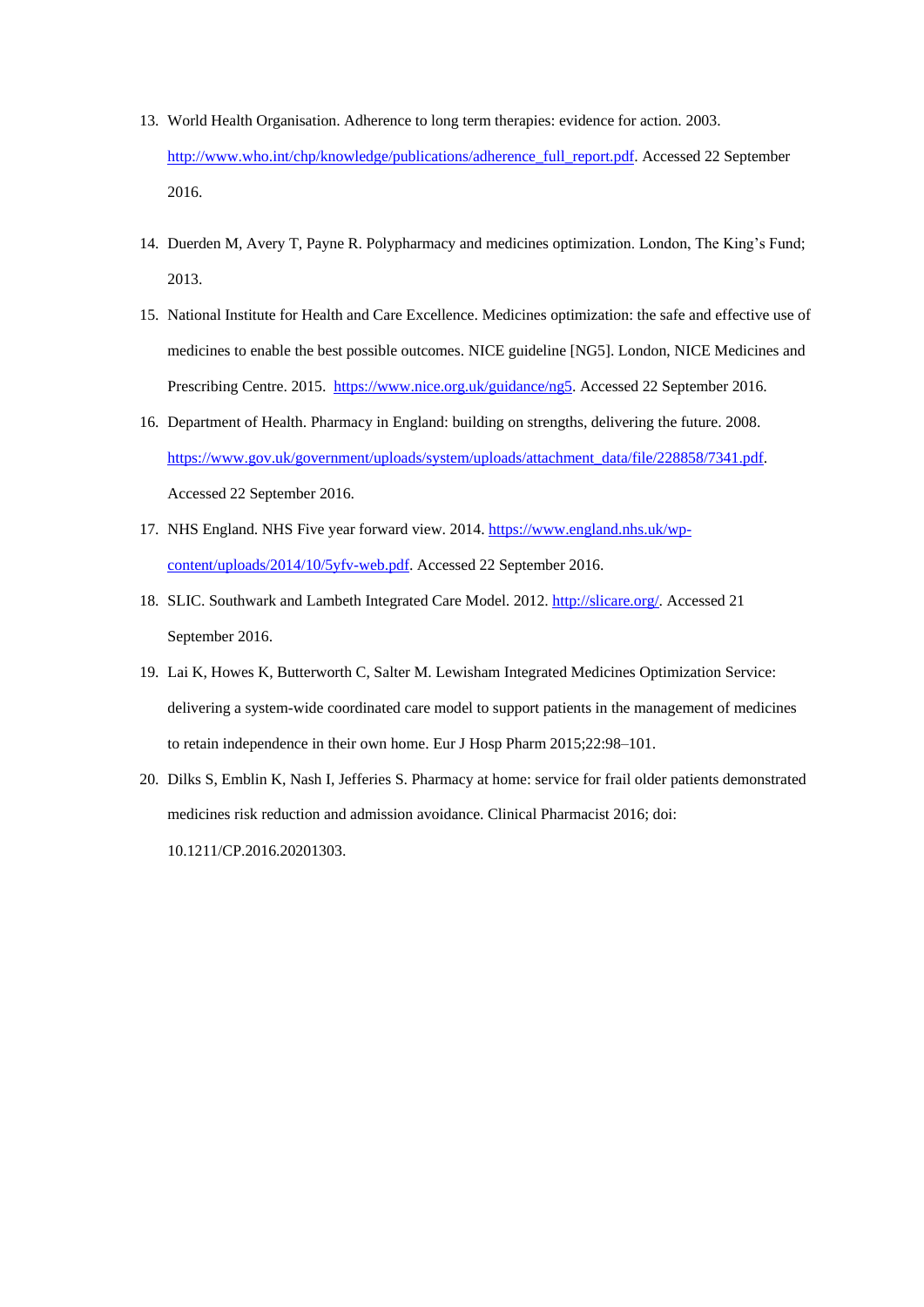# **Table 1:Patients' conditions as reported in the referral letter**

| <b>Condition</b>                                                      | Number of patients (%) for whom        |  |
|-----------------------------------------------------------------------|----------------------------------------|--|
|                                                                       | condition was noted in referral letter |  |
|                                                                       | $(n=139)$                              |  |
| Cardiovascular conditions defined as hypertension, atrial             | 118 (85%)                              |  |
| fibrillation, angina, ischaemic heart disease, myocardial infarction, |                                        |  |
| stroke, transient ischaemic attacks, cardiovascular accident,         |                                        |  |
| cardiovascular disease, deep vein thrombosis or pulmonary             |                                        |  |
| embolism                                                              |                                        |  |
| Asthma or chronic obstructive pulmonary disease                       | 71 (51%)                               |  |
| <b>Diabetes</b>                                                       | 57 (41%)                               |  |
| Chronic pain or osteoarthritis                                        | 54 (39%)                               |  |
| Falls, risk of falls or osteoporosis                                  | 39 (28%)                               |  |
| Depression                                                            | 27 (19%)                               |  |
| Memory loss, cognitive decline, dementia or Alzheimer's Disease       | 19 (14%)                               |  |
| Urinary incontinence                                                  | 10(7%)                                 |  |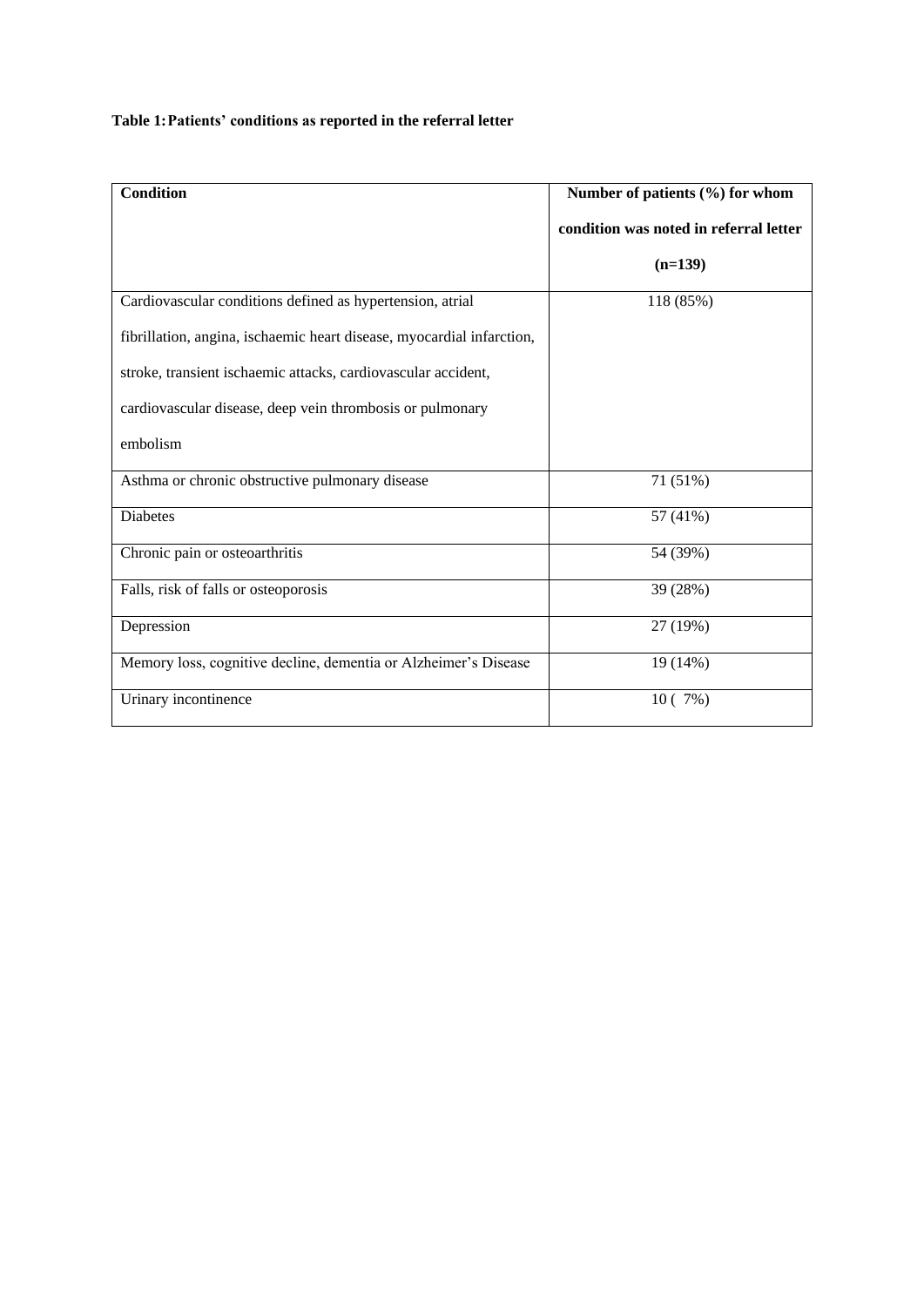# **Table 2 Potential factors identified by the ICCP that could affect the continuous supply and self-**

# **administration of medicines**

|                                                                           | Yes        | N <sub>o</sub> |
|---------------------------------------------------------------------------|------------|----------------|
| <b>Supply issues</b>                                                      | Number (%) | Number (%)     |
| Does the patient live with others? $(n=113)$                              | 53 (47%)   | 60 (53%)       |
| Is the patient able to answer the door independently? $(n=138)$           | 92 (67%)   | 46 (33%)       |
| Is the patient able to use the telephone unassisted? $(n=138)$            | 109 (79%)  | 29 (21%)       |
| Is the patient able to leave the house unaided? $(n=138)$                 | 50 (36%)   | 88 (64%)       |
| Does the patient have regular appointments with the GP or district nurse? | 57 (42%)   | 79 (58%)       |
| $(n=136)$                                                                 |            |                |
| Can the patient visit the GP independently? $(n=137)$                     | 59 (43%)   | 78 (57%)       |
| Does the patient order repeat prescriptions for themselves without        | 30 (22%)   | 105 (78%)      |
| assistance? $(n=135)$                                                     |            |                |
| Does the patient always remember to order their prescriptions? $(n=52)$   | 48 (92%)   | $4(8\%)$       |
| Does the patient always have complete supplies? $(n=135)$                 | 107 (79%)  | 28 (21%)       |
|                                                                           |            |                |
| Patients' abilities to self-administer                                    |            |                |
| Break/cut a tablet in half (n=60)                                         | 24 (40%)   | 36 (60%)       |
| Ability to instill ear/eye/nasal drops or spray correctly $(n=33)$        | 15 (45%)   | 18 (55%)       |
| Able to read labels and directions on medication containers $(n=132)$     | 71 (54%)   | 61(46%)        |
| Correct administration of insulin (n=28)                                  | 15 (54%)   | 13 (46%)       |
| Open and close a childproof container $(n=87)$                            | 48 (55%)   | 39 (45%)       |
| Correct use of diagnostic agents (n=31)                                   | 19 (61%)   | 12 (39%)       |
| Able to understand labels and directions on containers $(n=132)$          | 85 (64%)   | 47 (36%)       |
| Pour liquid medication from a bottle $(n=72)$                             | 47 (65%)   | 25 (35%)       |
| Open and close a non-childproof container (n=97)                          | 70 (72%)   | 27 (28%)       |
| Correct use of an inhalation device $(n=78)$                              | 57 (73%)   | 21 (27%)       |
| Correct administration/application of external preparations (n=49)        | 36 (73%)   | 13 (27%)       |
| Open and remove a tablet from a blister pack (n=131)                      | 101 (77%)  | 30 (23%)       |
| Pick up a tablet from a table/counter $(n=132)$                           | 110 (83%)  | 22 (17%)       |